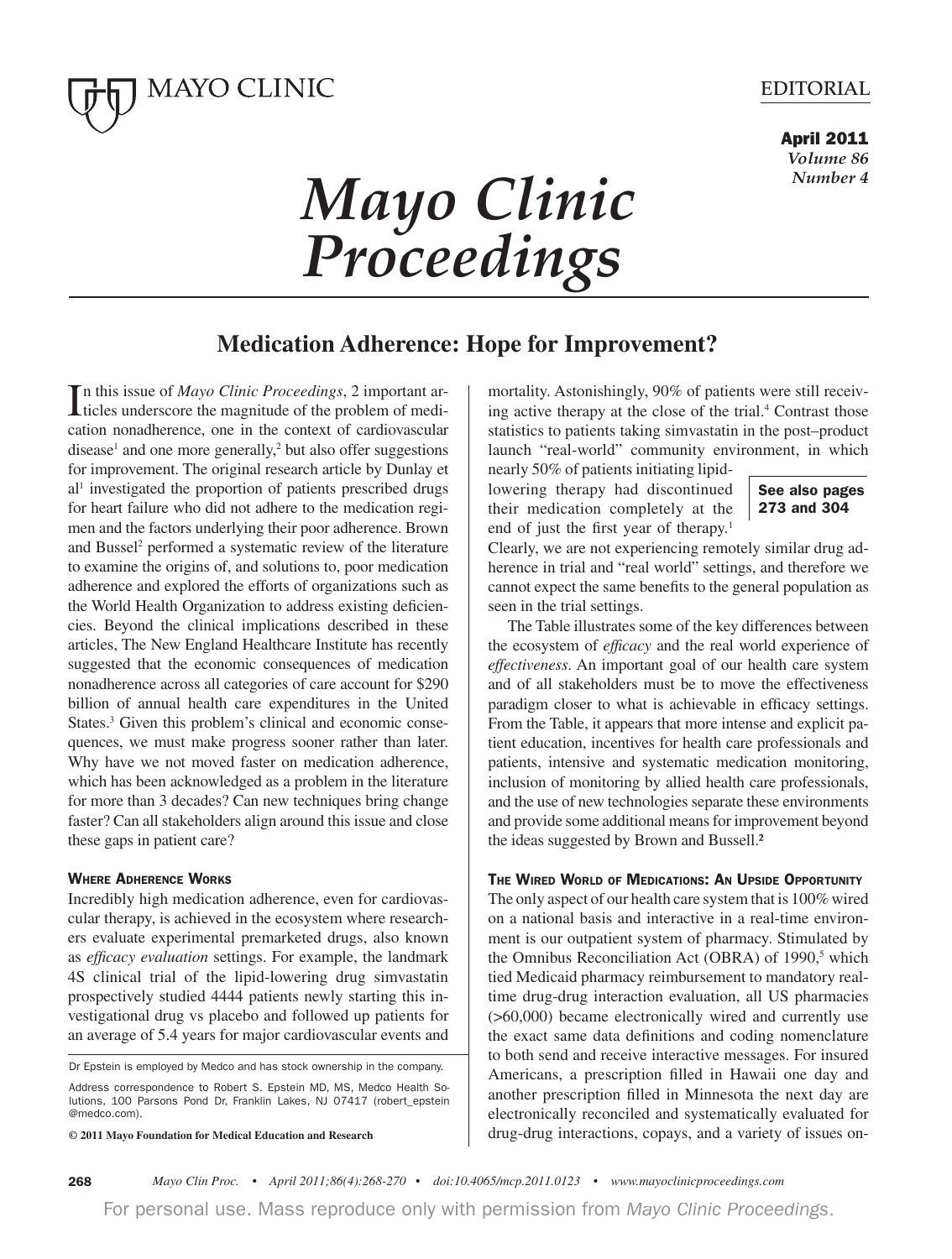| Characteristic                    | Efficacy                                                                                                                     | Effectiveness                                                      |
|-----------------------------------|------------------------------------------------------------------------------------------------------------------------------|--------------------------------------------------------------------|
| Patients                          | Tight inclusion/exclusion criteria<br>Few comorbid conditions                                                                | Broad patient populations<br>Average number of comorbid conditions |
| Physicians                        | Academicians, opinion leaders                                                                                                | Community-based physicians                                         |
| <b>Incentives</b>                 | Clinicians pay for recruitment and trial management<br>Patients receive free care                                            | Usual reimbursement per visit<br>Copays, coinsurance               |
| Protocol of care                  | Frequent, systematic visits with tight follow-up                                                                             | Infrequent visits with limited systematic follow-up                |
| Monitoring                        | Pill counts, outbound calls                                                                                                  | Refill reminders from pharmacies                                   |
| Technology                        | Electronic capture of self-reported diary entries with<br>interactive outbound calls                                         | Web-based tools                                                    |
| Information                       | Informed consent                                                                                                             | No informed consent                                                |
|                                   | Explicit and extensive education regarding the risks<br>and benefits of therapies                                            | Limited patient education                                          |
| Care team beyond<br>the physician | Routine study monitors and study nurses<br>monitoring for confusion about the drug,<br>adherence issues, and adverse effects | Pharmacists observing refill frequency                             |

TABLE. **Characteristics of Medication Care in Efficacy vs Effectiveness Settings**

line and in real-time. Pharmacists regularly receive real-time messages on their computer screens and can discuss with patients or their clinicians the issue that is flagged, depending on its nature and level of importance, before even dispensing the second drug. In recent years, pharmacies have been using this same system increasingly to flag patients who are late to refill their prescriptions and then communicating with them or their health care professionals to ensure that any barriers to adherence are promptly identified and addressed.

 The Medicare Improvements for Patients and Provider Act of 2008 was an important milestone legislation that initially provided financial incentives from Medicare Part B funds to physicians (2% of additional revenue from their annual Part B billing) to use electronic prescribing devices (for  $>80\%$  of patients) in a real-time environment.<sup>6</sup> Like the OBRA legislation for pharmacies, this act will move us toward a national "wired" system of electronic prescribing, but this time the electronic and interactive data will be in physicians' hands. In the future, systematic online searches of patient databases, cross-linked to our already wired pharmacies, will likely allow physicians to receive a daily listing of their patients who have not refilled their medications. Clinicians or their office staff may then contact patients electronically or via telephone, which could help improve their medication adherence. Even while in the examining room, clinicians could use electronic methods to learn of actual refill behavior by their patients, a teachable moment for consultation. This type of scaleable solution is deeply warranted not only for eliminating errors due to misunderstanding handwritten prescriptions but also for alerting clinicians to adherence issues related to long-term drug therapy.

### **NEW OPPORTUNITIES FOR IMPROVING ADHERENCE**

A key finding in the article by Dunlay et  $al<sup>1</sup>$  was that economic concerns may prevent consistent medication adherence among patients with chronic heart failure. As noted in this study of patients treated in Rochester, MN, many more nonadherent patients report economic concerns as a key reason for skipping doses or stopping drugs altogether, whereas fewer adherent patients report having this issue. As substantially more small-molecule drugs lose patent protection and become generic, and as biosimilar drugs enter the marketplace in the next few years, medication choices that do not carry steep copays should become even more commonly prescribed, and thus the economic barriers could become less prominent. Additionally, value-based benefit designs are being developed and implemented by various payers (eg, employers and health insurance companies) to see whether dropping copays for drugs used to treat selected important chronic conditions may improve adherence and, if so, among whom.

 The emerging science of pharmacogenomics offers another possibility to improve medication adherence as well as dosing itself. The recently completed Medco–Mayo Clinic study of warfarin pharmacogenomics showed that physicians changed dosing on the basis of test results, reducing subsequent hospitalizations.7 Arming consumers with their genetic information may also provide a unique way to change behavior. As Anita Cosgrove, Director of Strategic Alliances at 23andme (Mountain View, CA), a firm specializing in providing access to genetic information, has suggested, "knowing your molecular identity is irresistible" (personal oral communication, February 14, 2011). Many studies are under way to determine whether patients would adhere to a prescribed therapy longer and more consistently if they knew they were at high risk of a disease or knew that a particular therapy had been shown to really work for them *on the basis of their specific genetics*. We are currently testing this hypothesis by providing free *KIF6* genetic tests to patients in whom statin therapy has been initiated. Recent reanalyses of 4 major cardiovascular trials suggest that the greatest benefit from statin therapy is among the 60% of

For personal use. Mass reproduce only with permission from Mayo Clinic Proceedings.